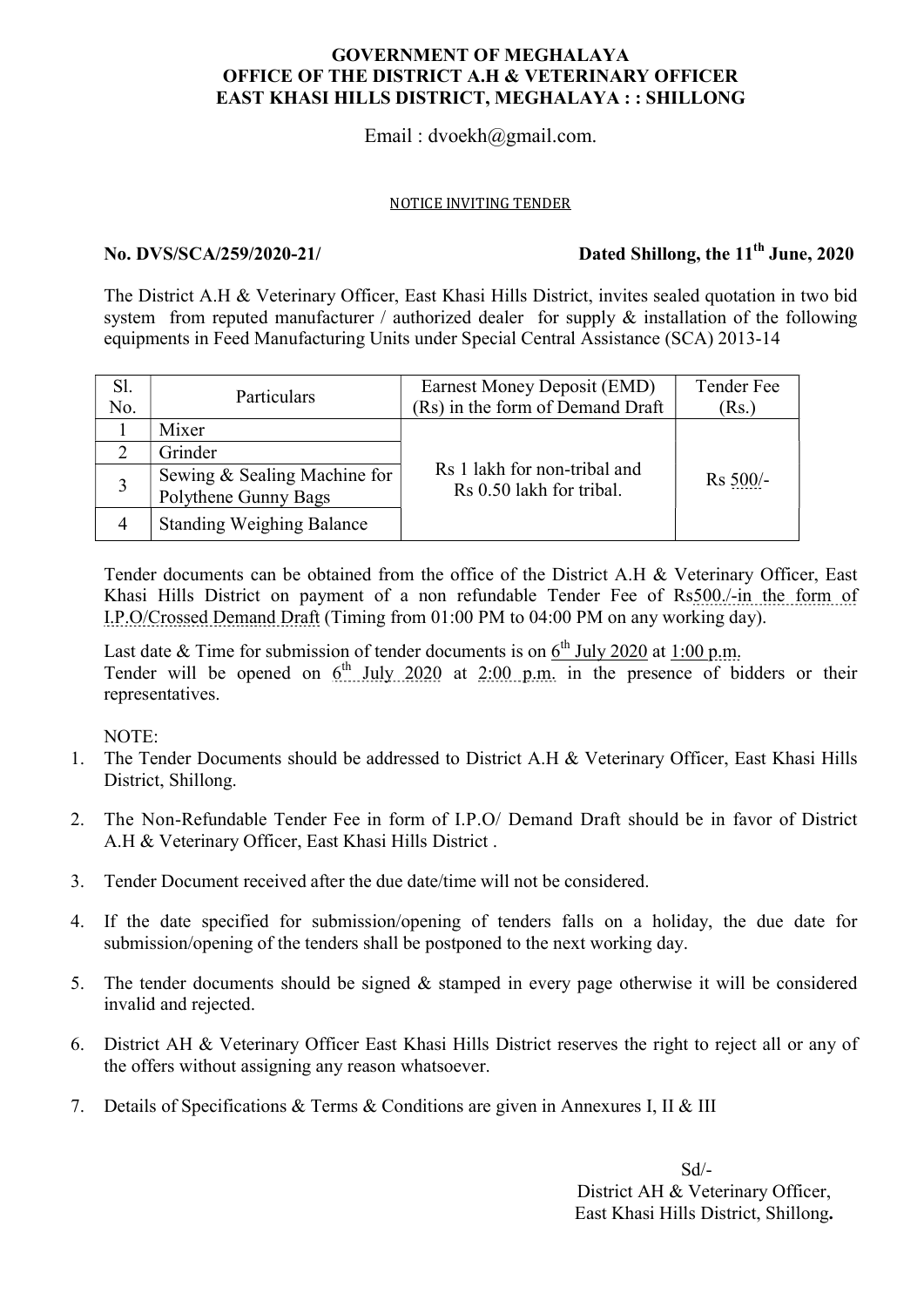# Scope of Work and Specifications:

The District AH & Veterinary Officer, East Khasi Hills, Shillong requires the following items to be supplied & installed in the Feed Mills at Mawryngkneng & Mawklot :

| <b>Feed Manufacturing Unit</b> |                                                      |                                                                        |                |      |  |  |
|--------------------------------|------------------------------------------------------|------------------------------------------------------------------------|----------------|------|--|--|
| SI.<br>No.                     | <b>Particulars</b>                                   | <b>Specifications</b>                                                  | Quantity       | Unit |  |  |
| 1                              | Mixer                                                | Size: $50$ cft. $10$ Hp<br>Capacity: 16 to 20<br>tons per cycle /shift | 2              | Nos. |  |  |
| $\overline{2}$                 | Grinder                                              | Size: $10$ Hp<br>Capacity: 12 to 16<br>tons per cycle /shift           | $\overline{2}$ | Nos. |  |  |
| 3                              | Sewing & Sealing Machine<br>for Polythene Gunny Bags | To be specified by<br>Tenderer                                         | $\overline{2}$ | Nos. |  |  |
| $\overline{4}$                 | <b>Standing Weighing Balance</b>                     | Capacity: 1000 Kg                                                      |                | Nos. |  |  |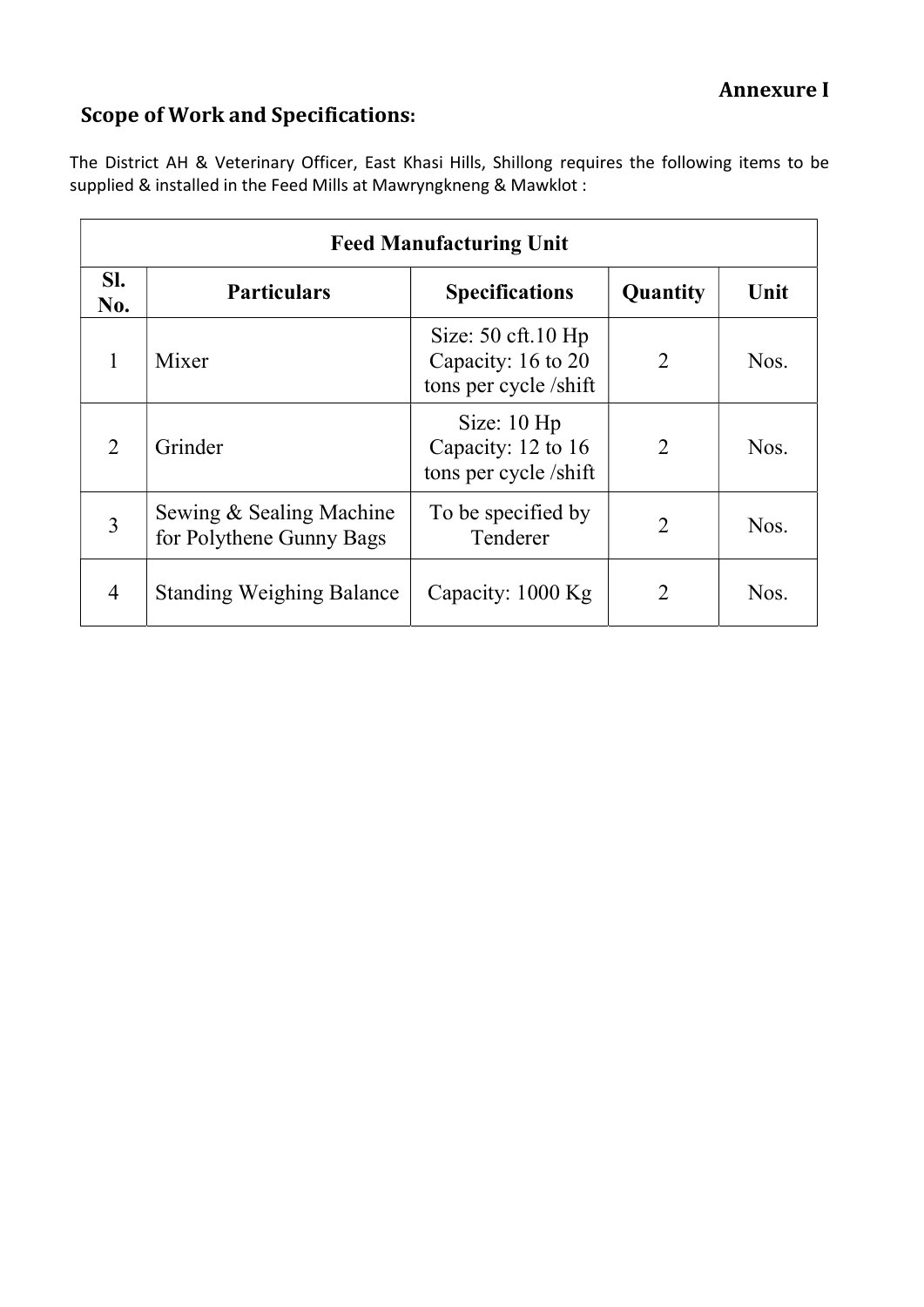### Terms & Conditions:

- 1. The bidder must be a manufacturer himself/herself or an authorized dealer of the manufacturing Firm . (Authorization letter with sign and seal of the manufacturer to be enclosed)
- 2. Quotation shall be valid for a minimum period of 06(six) months from the date of opening of tender.
- 3. Any or all corrections made in the offer shall be duly authenticated by the signature of the authorized signatory.
- 4. The bidder should submit an Earnest Money Deposit (EMD)of Rs 1:00 Lakh in case Of Non -Tribal and Rs 0.50 lakh for tribal along with the technical bid in demand draft drawn in favour of District AH & Veterinary Officer, East Khasi Hills District on any Nationalized Bank, payable at State Bank of India, Lumdiengjri branch The Tender which is not accompanied with the earnest money will not be entertained.
- 5. EMD shall be forfeited if the bidder withdraws its bid during the period of validity or backs-out or attempts to procure the contract by furnishing false/incorrect documents and by giving false declarations.. EMD of unsuccessful bidders shall be returned within a reasonable time and EMD of successful bidder shall be returned on completion of the total work.
- 6. Taxes to be charged if any should be quoted separately and clearly against each taxable item.
- 7. The items in good condition should be delivered to the Feed Manufacturing Units one set at Mawryngkneng and one set at Mawklot (Name & Address & contact details as below), by the successful bidder. District AH & Veterinary Officer, East Khasi Hills District, Shillong will not be responsible for any damage during transportation. Damaged material will not be accepted at any condition and will have to be taken back by the bidder at its own cost. All the items supplied should be free from manufacturing defect and item with defect will not be accepted.

| Sl.No. | Name and Address                                                                              | Contact details          |  |
|--------|-----------------------------------------------------------------------------------------------|--------------------------|--|
|        | Shri. Wilson Nonglait, Nongdawah, Mawryngkneng                                                | 9366071022<br>9774668099 |  |
| 2      | Shri.Orinjim Dkhar, Secretary Mawklot Primary Milk<br>Producers Co-operative Society, Mawklot | 9612293206               |  |

#### 8. Transportation, installation, commissioning of the equipment and trial run have to be done at the site by the supplier or his authorized agent. No additional charges will be paid for these services.

- 9. A Comprehensive Warranty for all the equipments supplied should be provided from the date of acceptance after successful installation and commissioning. Subsequent warranty servicing shall be done at site by the supplier or authorized agent at no extra charges. If the equipment is found not conforming to the quality, workmanship, etc the supplier shall replace/repair the same at their cost. Any repairs/servicing during warranty should be attended within 72 hours of reporting it.
- 10. After completion of the warranty period, all the equipments will be put under Comprehensive Annual Maintenance Contract to be provided at the site initially for a period of 2 years. The bidder shall quote rate per year for CAMC for these 02 years separately. This has to be arranged between the bidder and the concerned beneficiary /owner.
- 11. During the warranty period an AMC, in addition to attending breakdown calls there shall be regular quarterly preventive maintenance visits. The supplier shall replace/repair the same at their cost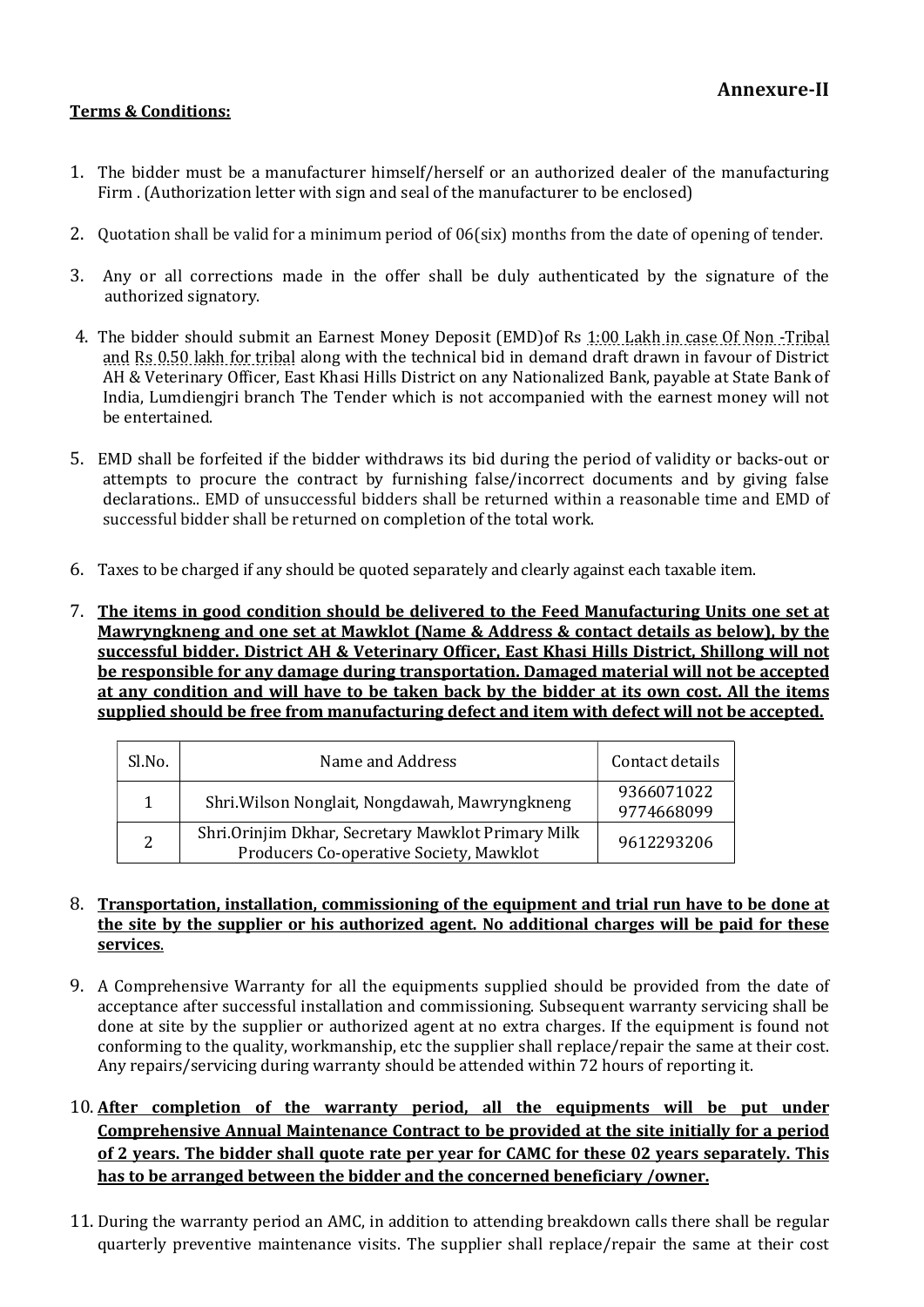including transportation of the materials and manpower cost involved. Payment charges of CAMC will be paid on quarterly basis. The comparison of prices will be made on the total cost of the items and 2 years CAMC.

- 12. Successful bidder shall furnish Security Deposit/Bank Guarantee for satisfactory performance of the system during the warranty & CAMC period, for 2 % of the total order value including Installation & commissioning charge and excluding CAMC cost for 02 years. The Performance Bank Guarantee shall be issued by a nationalized /Schedule Bank on a non-judicial stamp paper of Rs 200.00. The Performance Bank Guarantee shall be valid till the completion of the warranty & CAMC period.
- 13. The Bidder shall arrange insurance from warehouse to warehouse i.e. up to the respective places mentioned at Sl. 7 above at their cost.
- 14. .The supply of items and successful installation and commissioning shall be completed in 90(Ninety) days from the date of purchase order. In case there is a delay in delivery beyond the stipulated period there shall be a deduction @ 0.5% of fees for each week of delay subject to a maximum of 10% of the total value.
- 15. Full payment will made to the tenderer after supply, installation, testing & commissioning of the all the equipment supplied.
- 16. The District A.H & Veterinary Officer, East Khasi Hills District, Shillong shall not be responsible for claim for any injury/damage/death to any of their persons or third party during transportation, installation, testing etc. against the order.
- 17. The above conditions of delivery period, reduction, etc are subject to Force Majeure which shall include lock-outs, strikes, riots, civil commotions, fire accidents, acts of God and war stoppage of deliveries by Government; the delivery period referred in their order shall be extended by a period(s) not in excess of duration of such force majeure. Each party undertakes to advice the other as soon as it becomes aware of the circumstances of such force majeure, so that actions under the provisions of this order can be mutually reviewed and agreed upon between the supplier and District A.H & Veterinary Officer, East Khasi Hills District, Shillong. If the force majeure condition extends over a period of two months both the parties of the order shall mutually discuss and arrive at an agreement for continuation or termination of the contract.
- 18. In case of major changes in the policies of the Government the bidder shall enter into negotiations to mutually agree to terminate this Order wholly or partly.

# 19. Late tenders and delayed tenders will not be considered

### 20. Available technical catalogues in support of the specifications and details of the items should be furnished along with the offer.

21. Resolution of disputes: The District A.H & Veterinary Officer, East Khasi Hills District, Shillong and the firm shall make every effort to resolve amicably by direct informal negotiation any disagreement or dispute arising between them under or in connection with the contract failing which either party may approach a competent court having jurisdiction in East Khasi Hills in the state of Meghalaya, to resolve the dispute

\*\*\*\*\*\*\*\*\*\*\*\*\*\*\*\*\*\*\*\*\*\*\*\*\*\*\*\*\*\*\*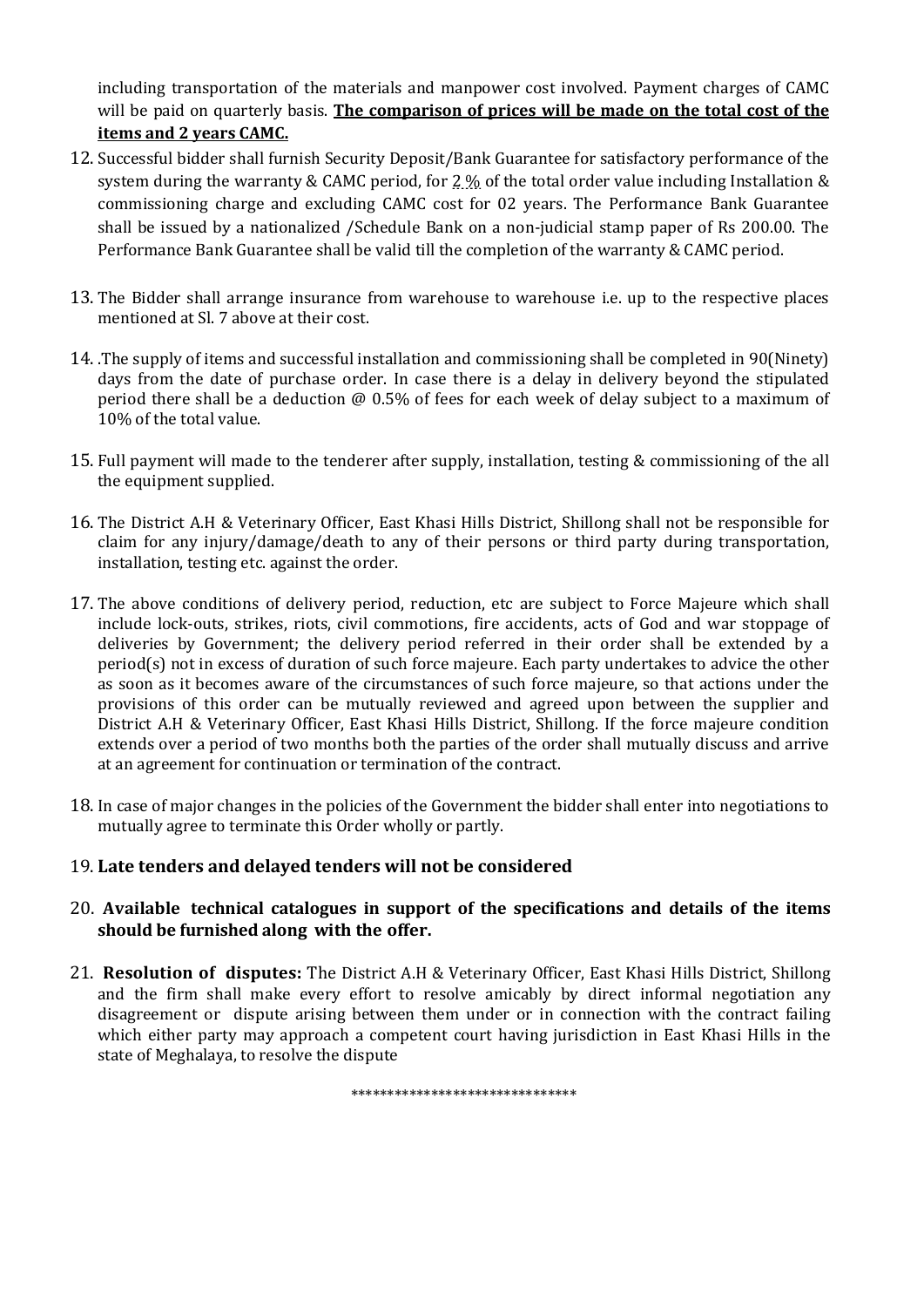# Submission of the Tender

The bid is required to be submitted in two parts. One part is the **Technical Bid** and the other part is the **Price Bid.** The Bidder shall submit the bids in two separate sealed envelopes. Sealed envelope 'A' will include Technical bid and sealed envelope 'B' shall include the Price bid. Both envelopes 'A' & 'B' shall then be sealed in one outer (main) envelope addressed to the District A.H & Veterinary Officer, East Khasi Hills District, Shillong. Unsealed envelope will not be accepted.

PART 'A': Technical Bid shall enclose the following:

- 1) GST Registration Certificate
- 2) In case of Non-tribal bidder a Valid Trading License issued by the Khasi Hills Autonomous District Council (KHADC) must be submitted along with the tender or an undertaking stating that the same will be furnished before issuing of order.
- 3) Professional Certificate
- 4) PAN Card
- 5) The bidder also shall give a declaration that they will provide all the spares and services in warranty period and CAMC period (2 years).
- 6) Documents proving the existence of office/service centre/workshop at Shillong for after sales service.
- 7) Earnest Money Deposit (EMD) of Rs 1:00lakh for Non -tribal and Rs 0.50 lakh for local tribal in Demand draft drawn on any Nationalized Bank in favour of The District A.H & Veterinary Officer, East Khasi Hills District, payable at State Bank of India, Lumdiengjiri branch.
- 8) Declaration of Warranty (1 year) of the items
- 9) Sealed and signed copy of Annexure-I & II
- 10)Balance sheet /Audited statement of account for the last 02 years
- 11)Authenticate copy of Income Tax clearance
- 12)Any other related documents by the bidder

The above documents must be submitted as a part of Technical bid. If any bidder is found submitting Price bid with the Technical bid, the bid will be automatically rejected.

# PART-B: 'PRICE BID' shall enclose the following

1. Annexure III (PRICE BID) which includes Make or brand & Model of the items quoted duly sealed and signed. Rate, tax and total price should be clearly mentioned in Indian Rupees both in figures and words.

(Both the envelopes 'A' & 'B' should be placed in one outer sealed envelope. The main envelope must be superscripted 'Supply & installation of equipments in Feed Manufacturing Units under SCA 2013-14' and addressed to District A.H & Veterinary Officer, East Khasi Hills District, Shillong

> Sd/- District AH & Veterinary Officer, East Khasi Hills District, Shillong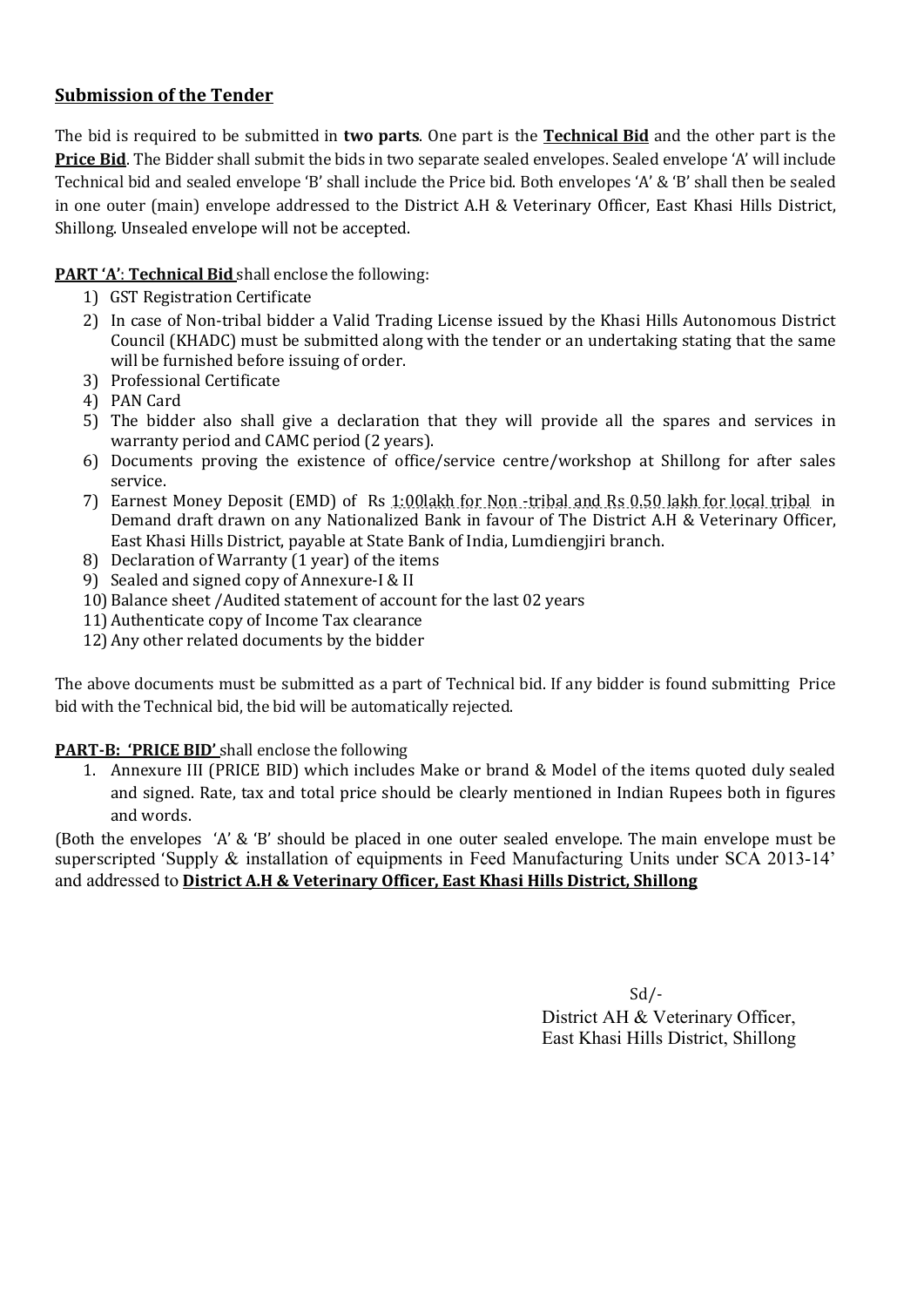#### Government of Meghalaya Office of the District A.H & Veterinary Officer East Khasi Hills District, Meghalaya

Annexure III

## PRICE BID FOR SUPPLY & INSTALLATION OF FEED MANUFACTURINA UNIT .

| A: Feed Manufacturing Unit under SCA 2013-14 |                                                      |                                               |                       |            |               |                         |                                |              |
|----------------------------------------------|------------------------------------------------------|-----------------------------------------------|-----------------------|------------|---------------|-------------------------|--------------------------------|--------------|
| Sl.<br>No.                                   | <b>Particulars</b>                                   | <b>Specifications</b>                         | Make/<br><b>Brand</b> | Model No.  | Rate<br>(Rs.) | <b>Tax</b><br>$(In \%)$ | <b>Taxable</b><br>Amount (Rs.) | Amount (Rs.) |
|                                              | Mixer                                                | Size: 50 cft.10 Hp<br>Capacity: 16 to 20 tons |                       |            |               |                         |                                |              |
| $\overline{2}$                               | Grinder                                              | Size: 10 Hp<br>Capacity: 12 to 16 tons        |                       |            |               |                         |                                |              |
| $\overline{3}$                               | Sewing & Sealing Machine<br>for Polythene Gunny Bags |                                               |                       |            |               |                         |                                |              |
| $\overline{4}$                               | <b>Standing Weighing Balance</b>                     | Capacity: 1000 Kg                             |                       |            |               |                         |                                |              |
| <b>TOTAL Amount A</b>                        |                                                      |                                               |                       |            |               |                         |                                |              |
| <b>B: CAMC Charges</b>                       |                                                      |                                               |                       |            |               |                         |                                |              |
| <b>Sl. No.</b>                               | <b>Particulars</b>                                   |                                               | Quantity              | Rate (Rs.) | Tax $(In \%)$ |                         | <b>Taxable</b><br>Amount (Rs.) | Amount (Rs.) |
| 1.                                           |                                                      | CAMC Charges for all system for 02nd Year     |                       |            |               |                         |                                |              |
| 2                                            | CAMC Charges for all system for 03rd Year            |                                               | 1 Job                 |            |               |                         |                                |              |
| <b>Total CAMC Charges for 02 years (B)</b>   |                                                      |                                               |                       |            |               |                         |                                |              |
| Grand Total $(A + B)$                        |                                                      |                                               |                       |            |               |                         |                                |              |
| (In words (Rupees)                           |                                                      |                                               |                       |            |               |                         |                                |              |
| Seal and Signature of the Bidder<br>Date:    |                                                      |                                               |                       |            |               |                         |                                |              |